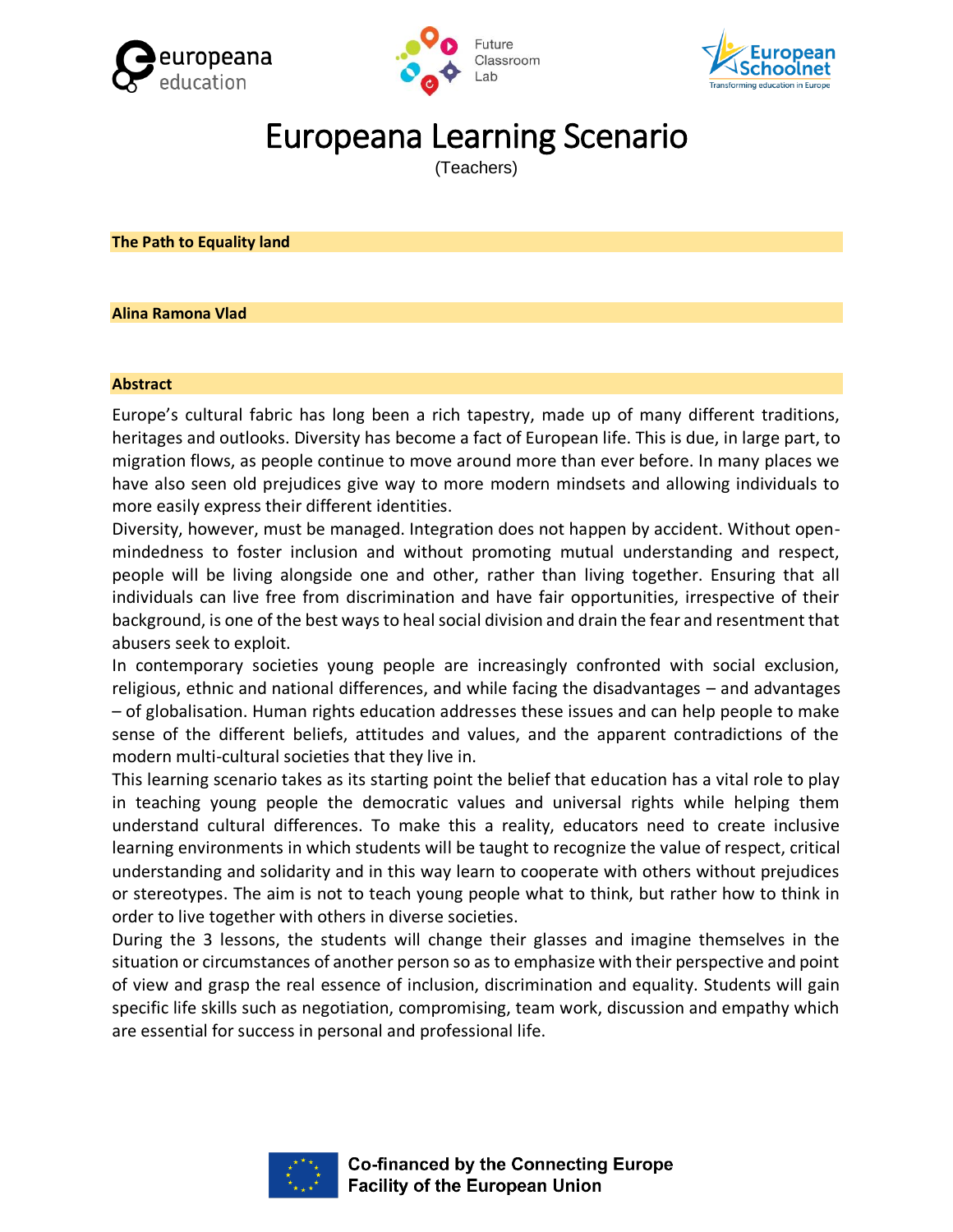





### **Keywords**

Freedom from discrimination, social inclusion, gender equality issues, disadvantaged groups, prejudice;

| <b>Table of summary</b>             |                                                                                                                  |  |  |  |
|-------------------------------------|------------------------------------------------------------------------------------------------------------------|--|--|--|
| Table of summary                    |                                                                                                                  |  |  |  |
| <b>Subject</b>                      | Foreign Languages, Social Studies, Civics Education, Cross-curricular                                            |  |  |  |
| <b>Topic</b>                        | <b>Human Rights</b>                                                                                              |  |  |  |
| <b>Age of students</b>              | $15 - 18$                                                                                                        |  |  |  |
| <b>Preparation time</b>             | 2 days                                                                                                           |  |  |  |
| <b>Teaching time</b>                | 3 hours                                                                                                          |  |  |  |
| <b>Online teaching</b><br>material  | www.emaze.com<br>https://www.emaze.com/@ALRFRQQTQ/stories-we-tell-change-your-<br>glasses<br>www.bookcreator.com |  |  |  |
| <b>Offline teaching</b><br>material | Paper, markers, pens<br>Manual for Human Rights Education with Young people                                      |  |  |  |
| <b>Europeana</b>                    | <b>Galleries</b>                                                                                                 |  |  |  |
| resources used                      | <b>Statement of solidarity with Ukraine</b>                                                                      |  |  |  |
|                                     | <b>Victims of World War I</b>                                                                                    |  |  |  |
|                                     | <b>Elend nach dem Krieg</b><br>Galgenhumor                                                                       |  |  |  |
|                                     | <b>Singer sewing machines</b>                                                                                    |  |  |  |
|                                     | Gypsies. Etnography, people                                                                                      |  |  |  |
|                                     | Sick orphans receive care in a children's home in Kiev                                                           |  |  |  |

#### **Licenses**

**Attribution CC BY.** This license lets others distribute, remix, tweak, and build upon your work, even commercially, as long as they credit you for the original creation. This is the most accommodating of licenses offered. Recommended for maximum dissemination and use of licensed materials.

## **Integration into the curriculum**

The topic fits in the national curriculum of Civics Education and Social Studies, Communication English classes where the focus is on the acquisition of knowledge and the development of skills and attitudes. Participants will be given opportunities to identify, clarify and express their own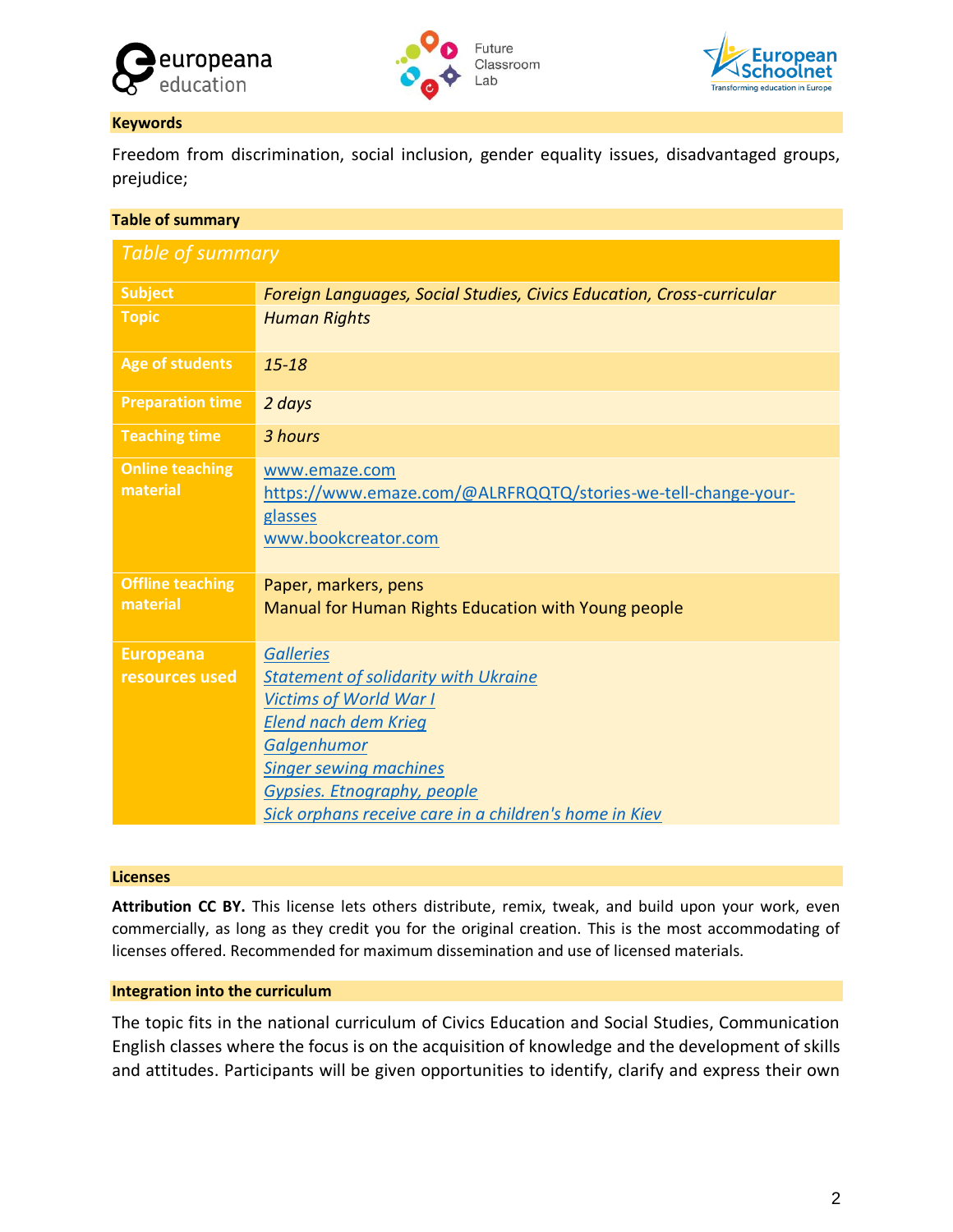





beliefs and values and to confront them with others in a safe framework based on the dignity of every human being, freedom of thought and expression, and the respect for others' opinions.

## **Aim of the lesson**

*By the end of the lesson students will be able to:*

- Have a sense of individual self-respect and respect for others, value human dignity
- Demonstrate attitudes and behaviours that show respect for the rights of others
- Practise genuine gender equality and feel free from discrimination

• Show respect, understanding and appreciation of cultural diversity, particularly towards different national, ethnic, religious, linguistic and other minorities and communities

• Are empowered and active citizens

• Promote social justice, communal harmony, solidarity and friendship between among their peers

• Are active in furthering the activities in real-life settings promoting a culture of openmindedness, tolerance and non-violence.

### **Outcome of the lesson**

As teachers, we wish to motivate young people to work for a better world. We ask ourselves how best to encourage young people to become engaged, to commit themselves in very practical ways and this activity will make them question their beliefs, their perceptions of the world

The purpose of the activity is as much to practise skills of communication as to think through the issues themselves. By selecting the identity of a disadvantaged person (Ukrainian refugees, people living at the margins of society, people being discriminated on the grounds of gender, race) students will "feel" what it might be like to be targeted.

Students will organise a virtual exhibition of the people they have selected on [www.emaze.com](http://www.emaze.com/) and will use www.bookcreator.com to create a digital book called "New perspectives" including a handful of stories of the disadvantaged people they used as examples, both of which will be considered tangible outcomes of the learning scenario.

#### **Trends**

Collaborative Learning: a strong focus on group work.

Outdoor Education: learning outside of the school building in the "real" environment Student Centered Learning: students and their needs are at the centre of the learning process. Mobile Learning: we get access to knowledge through smartphones and tablets. It is learning anytime, anywhere.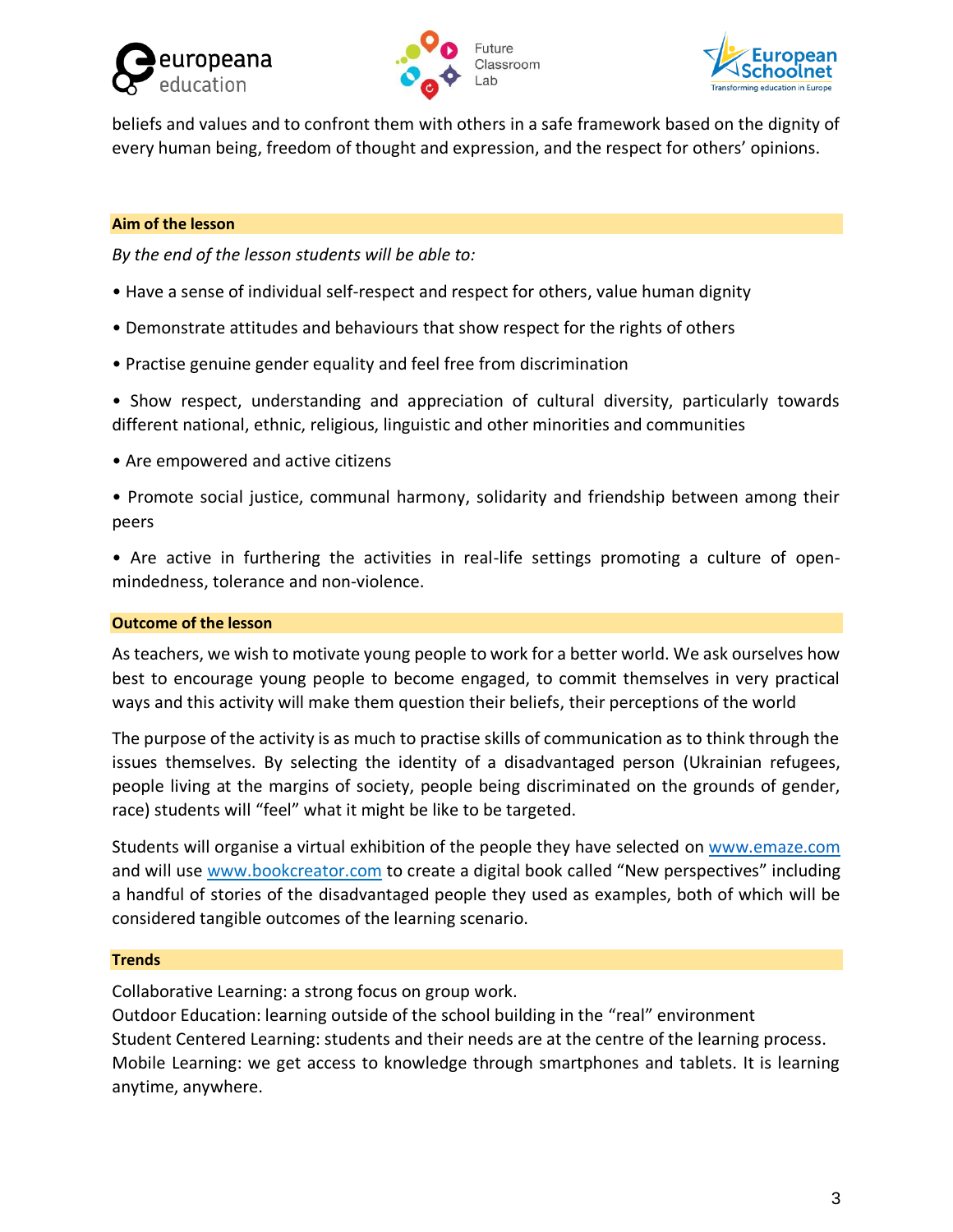





#### **Key competences**

**Personal, social and learning to learn competence-** learning through experience or discovery learning is the corner stone of acquiring this competence because core human rights skills and values such as communication, critical thinking, advocacy, tolerance and respect cannot be taught; they have to be learned through experience and practised.

**Digital Competence** (by using digital tools such as padlet.com, kahoot.it, app.wooclap.com)

**Literacy Competence -** forms the basis for further learning and further linguistic interaction**.** Discussion activities will encourage enquiry, enabling people to explore differing viewpoints and develop language skills. It helps students communicate and connect effectively with others in a creative way.

| <b>Activities</b>          |                                                                                                                                                                                                                                                                                                                                                                                                                                                                                                                                                                                                                                                                                                                                                                                                                                                                                                                                                                                                                                                                                                                                                                                                                                                                                                                                                                   |             |
|----------------------------|-------------------------------------------------------------------------------------------------------------------------------------------------------------------------------------------------------------------------------------------------------------------------------------------------------------------------------------------------------------------------------------------------------------------------------------------------------------------------------------------------------------------------------------------------------------------------------------------------------------------------------------------------------------------------------------------------------------------------------------------------------------------------------------------------------------------------------------------------------------------------------------------------------------------------------------------------------------------------------------------------------------------------------------------------------------------------------------------------------------------------------------------------------------------------------------------------------------------------------------------------------------------------------------------------------------------------------------------------------------------|-------------|
| <b>Name of</b><br>activity | <b>Procedure</b>                                                                                                                                                                                                                                                                                                                                                                                                                                                                                                                                                                                                                                                                                                                                                                                                                                                                                                                                                                                                                                                                                                                                                                                                                                                                                                                                                  | <b>Time</b> |
| Lesson 1                   | The main objective of this activity is to raise students' awareness of<br>the inequalities in society and to develop their skills of observation<br>and imagination. It is due to promote a sense of justice and fairness,<br>build up skills of co-operation and develop understanding of rights to<br>life and survival.                                                                                                                                                                                                                                                                                                                                                                                                                                                                                                                                                                                                                                                                                                                                                                                                                                                                                                                                                                                                                                        |             |
| <b>Instructions</b>        | 1. Start by brainstorming those people who are disadvantaged or<br>living at the margin of society, for example a Ukrainian refugee, a<br>person with disabilities or a homeless person, a single mother with<br>small children, a pensioner, a person in a wheelchair, an illiterate<br>person, a mentally ill person or a member of the Roma community.<br>All disadvantaged and marginalized people are poor and suffer from<br>prejudice and stereotyping and are often discriminated against in<br>some way.<br>These people and groups see themselves as disadvantaged to the<br>extent that they are denied access to housing, healthcare, education,<br>information and employment, compared with those in the<br>mainstream of society. Disadvantaged people may also feel a lack of<br>autonomy, incentive, responsibility and self-respect. Barriers to self-<br>sufficiency can include the unavailability of resources, for example,<br>lack of employment, capital or accessibility of public transportation for<br>physically disabled people. Inaccessibility is another barrier: cost, poor<br>design, distance and society's regard for a group.<br>2. Ask each participant to choose one such person whom they are<br>curious about and explain that they are going to go out and explore<br>the surrounding areas through that person's eyes. |             |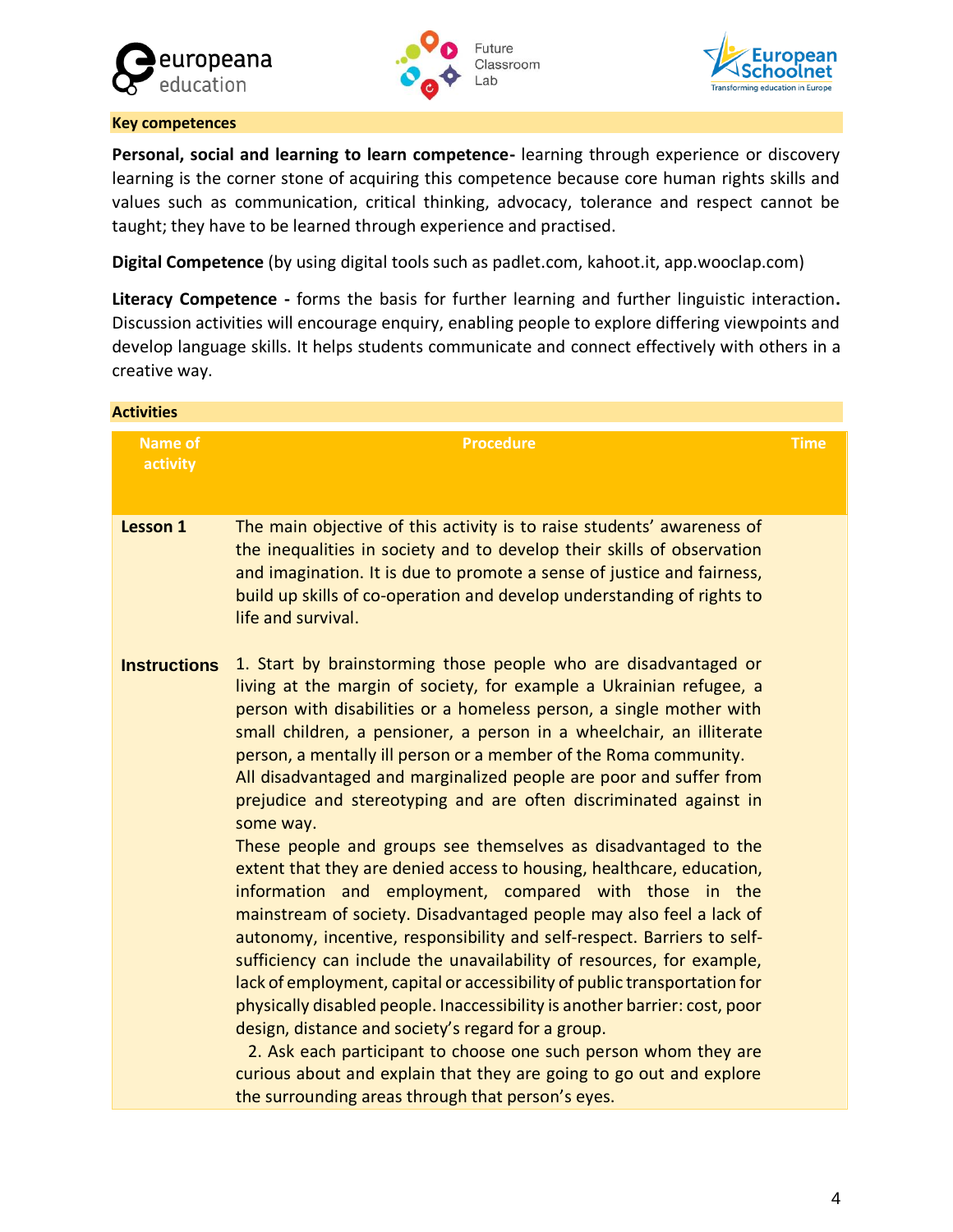





**Procedure Time**

**activity**

| <b>Lesson 1</b><br><b>Debriefing</b><br>and<br>evaluation | 3. Emphasise that the point is not to act out the role, but to go out<br>and imagine what it would be like to be the other person.<br>What would it be like to be in that person's shoes?<br>For instance, would they be able to enjoy all the amenities?<br>Where would they buy bread (if they can afford it)?<br>Where would they live?<br>4. Hand out pairs of paper glasses.<br>Tell participants that as they go around the city, they should take<br>pictures either with digital cameras or on their mobile phones as<br>documentation. Agree on a time for everyone to complete the task.<br>$(2 \text{ days})$<br>Following the example of the experiment named The Living Library<br>which started in Denmark in the year 2000, students will have to enter<br>into a personal dialogue with the targeted people representing groups<br>frequently confronted with war, prejudices and stereotypes, and who<br>are often victims of discrimination or social exclusion. Then they will<br>have to tell their stories.<br>5. On their return, ask each participant to display their pictures on a<br>digital wall as they are going to create a virtual exhibition of their<br>pictures using www.emaze.com. The pictures should be untitled.<br>6. When all the pictures are displayed, ask everyone to try to guess<br>which groups are being represented; then invite each participant in | 1 hour |
|-----------------------------------------------------------|--------------------------------------------------------------------------------------------------------------------------------------------------------------------------------------------------------------------------------------------------------------------------------------------------------------------------------------------------------------------------------------------------------------------------------------------------------------------------------------------------------------------------------------------------------------------------------------------------------------------------------------------------------------------------------------------------------------------------------------------------------------------------------------------------------------------------------------------------------------------------------------------------------------------------------------------------------------------------------------------------------------------------------------------------------------------------------------------------------------------------------------------------------------------------------------------------------------------------------------------------------------------------------------------------------------------------------------------------------------------------------------------------------|--------|
|                                                           | turn to present their pictures and to explain why they are particularly<br>interested in the particular group they chose to "see".<br>Begin by looking at the exhibition and then go on to ask participants                                                                                                                                                                                                                                                                                                                                                                                                                                                                                                                                                                                                                                                                                                                                                                                                                                                                                                                                                                                                                                                                                                                                                                                            |        |
|                                                           | in turn what they experienced and what they saw.<br>. Why did you choose the example you did?                                                                                                                                                                                                                                                                                                                                                                                                                                                                                                                                                                                                                                                                                                                                                                                                                                                                                                                                                                                                                                                                                                                                                                                                                                                                                                          |        |
|                                                           | • What preconceived ideas or stereotypes did you have about the<br>person you chose? What influence did these have on how you did the<br>activity and what you "chose to see"?                                                                                                                                                                                                                                                                                                                                                                                                                                                                                                                                                                                                                                                                                                                                                                                                                                                                                                                                                                                                                                                                                                                                                                                                                         |        |
|                                                           | • Did the exercise enable you to empathise in any way with the person                                                                                                                                                                                                                                                                                                                                                                                                                                                                                                                                                                                                                                                                                                                                                                                                                                                                                                                                                                                                                                                                                                                                                                                                                                                                                                                                  |        |
|                                                           | at the margin? Why? Why not?                                                                                                                                                                                                                                                                                                                                                                                                                                                                                                                                                                                                                                                                                                                                                                                                                                                                                                                                                                                                                                                                                                                                                                                                                                                                                                                                                                           |        |
|                                                           | • How risky is it to make assumptions about someone based on a<br>generalisation about the groups as a whole?                                                                                                                                                                                                                                                                                                                                                                                                                                                                                                                                                                                                                                                                                                                                                                                                                                                                                                                                                                                                                                                                                                                                                                                                                                                                                          |        |
|                                                           | • How risky is it to make generalisations about a group of people based<br>on one or two examples?                                                                                                                                                                                                                                                                                                                                                                                                                                                                                                                                                                                                                                                                                                                                                                                                                                                                                                                                                                                                                                                                                                                                                                                                                                                                                                     |        |
|                                                           | • Which human rights specifically protect the different examples of<br>disadvantaged people or those living at the margin which the<br>participants identified?                                                                                                                                                                                                                                                                                                                                                                                                                                                                                                                                                                                                                                                                                                                                                                                                                                                                                                                                                                                                                                                                                                                                                                                                                                        |        |

• How are the rights of these people most frequently violated?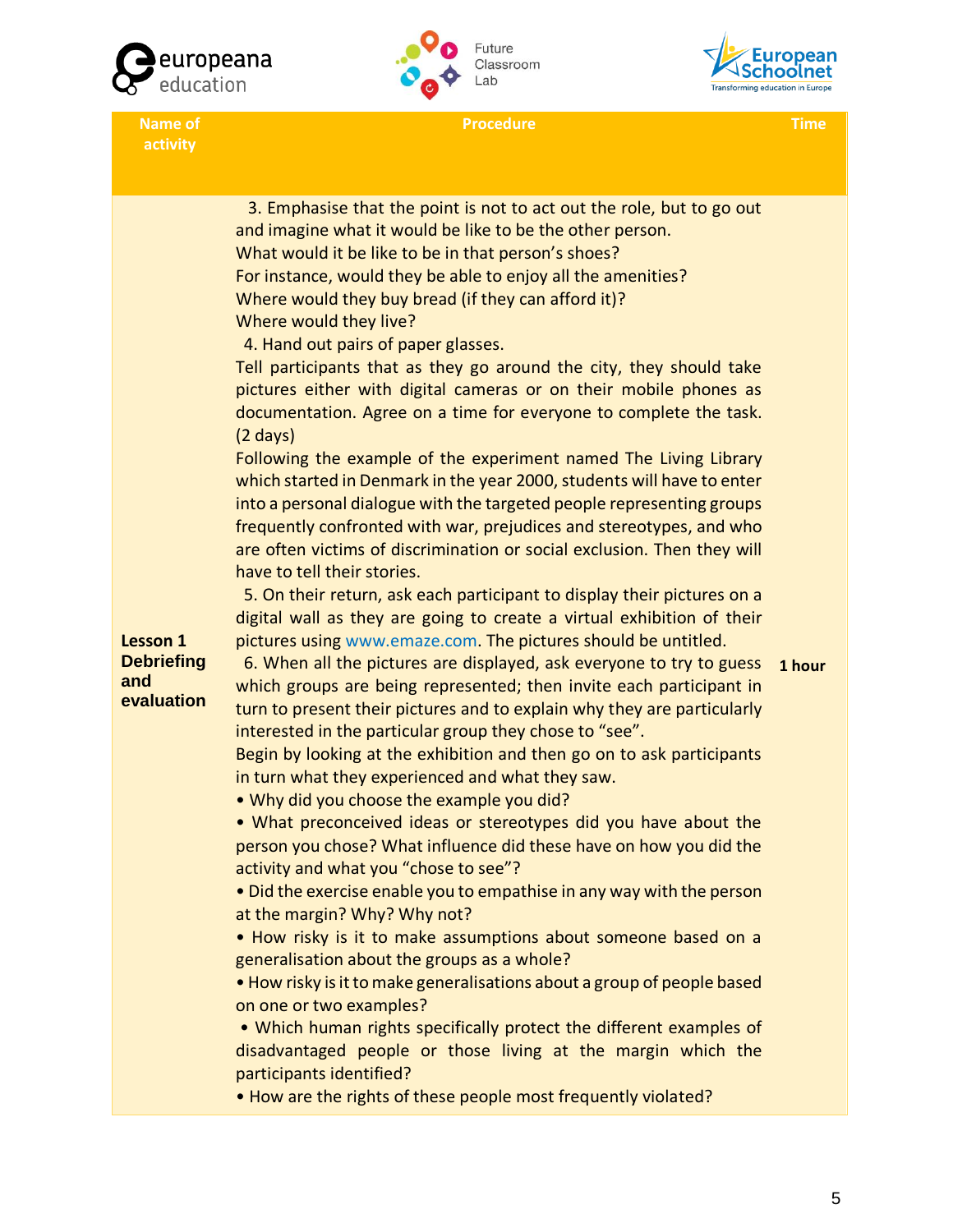





**Name of activity**

**Procedure Time**

**Lesson 2 Variations** • How easy is it for them to claim their rights? • Who should be responsible for making sure that their rights are not violated – or that they can exercise them? • What have you learnt about yourself? "I know I'm not seeing things as they are, I'm seeing things as I am.'' It is very important that the participants understand that their stereotypes and beliefs affect the way they see the world around them. They should be aware that by bringing their existing stereotypes and feelings of empathy to the activity they risk reinforcing beliefs that may be distorted or wrong, therefore they should try to be openminded, understand that generalization does not apply to every individual and change their distorted perspectives. 7.Next, students will be asked to tell the story their target's life, illustrating it in words and pictures. The stories will be included in a digital book they are going to create as an outcome of their project. [\(www.bookcreator.com\)](http://www.bookcreator.com/) This activity develops skills of critical analysis, fosters openmindedness and a sense of justice. Using the Forum Theatre technique students are asked to reflect on ethical issues. They are invited to make a dramatic sequence/scene, which portrays an ethical dilemma. The participants make still images depicting oppression, injustice, a problem; individuals ''sculpt'' treedimensional images using their own and others' bodies. Next, the participants make a still image of the same specific situation, this time depicting the ideal or the harmonious. Possible role-plays: a Ukrainian refugee and his/her oppressors// inequality in the workplace// men vs women stereotypes// a disabled person seeking work; **Dynamisation** Instead of dividing the participants into small groups, you can start **1 hour**

with two volunteers to play the oppressed vs the oppressor with the rest of the group as observers. Then you can stop the presentation at intervals and ask the observers to comment and to say what should happen next. Alternatively, observers can simply exchange places with the actors to develop a different angle and change the course of the role-play, try to defeat the oppressors and find a solution.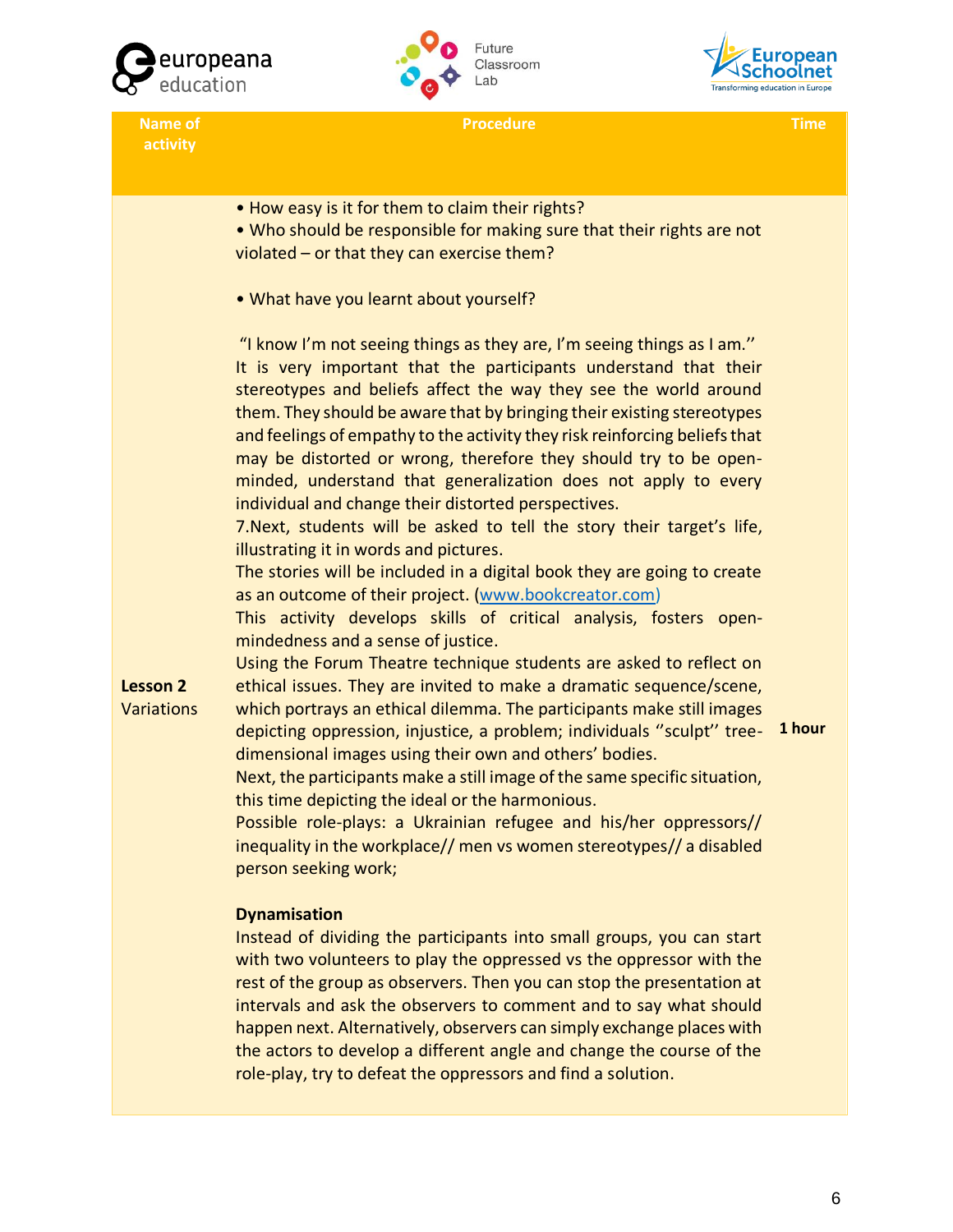

**Name of activity**





**Procedure Time**

**Lesson 3 Variations** Afterwards, groups feedback in plenary and compare the different endings. The goal of this lesson is to envisage a future world where equality is the norm and develop students' imagination, creativity and communication skills. Students work in groups of 3 to 5 people. They draw 3 columns of equal width down the paper. They create their own country where there is complete gender equality, complete equality of chances among members of the society, where human rights are respected and all people have equal access to resources (students choose the disadvantaged group they would like to focus on) 1.Brainstorm examples of what the country is like today (Note ideas down in the first column) 2.Discuss what steps need to be taken to get from the present to your future Equality-land. (Note ideas down in the second column) How can disadvantaged groups be empowered to claim their rights? What role has education to play in empowerment? **Further information** The concept behind this activity is that of "Empowerment". Empowerment might be explained as follows according to Oxfam: ''Empowerment involves challenging the forms of oppression, which compel millions of people to play a part in their society on terms that are unequal, or in ways which deny their human rights''. 3.Reflect on the obstacles they might encounter on the path to Equality land and how they would overcome them. (Write them down in the third column) The activity of envisaging a new land and changing it from the present to the future can be adapted to most issues where you want participants to think freely and imaginatively about finding solutions to problems. **1 hour**

#### **Assessment**

Bear in mind that the questions about the disadvantaged groups may bring up controversial issues. It requires participants to be open-minded, to put aside stereotypes and pre-conceived opinions and to use their skills of critical thinking. It is a very good illustration of the inherent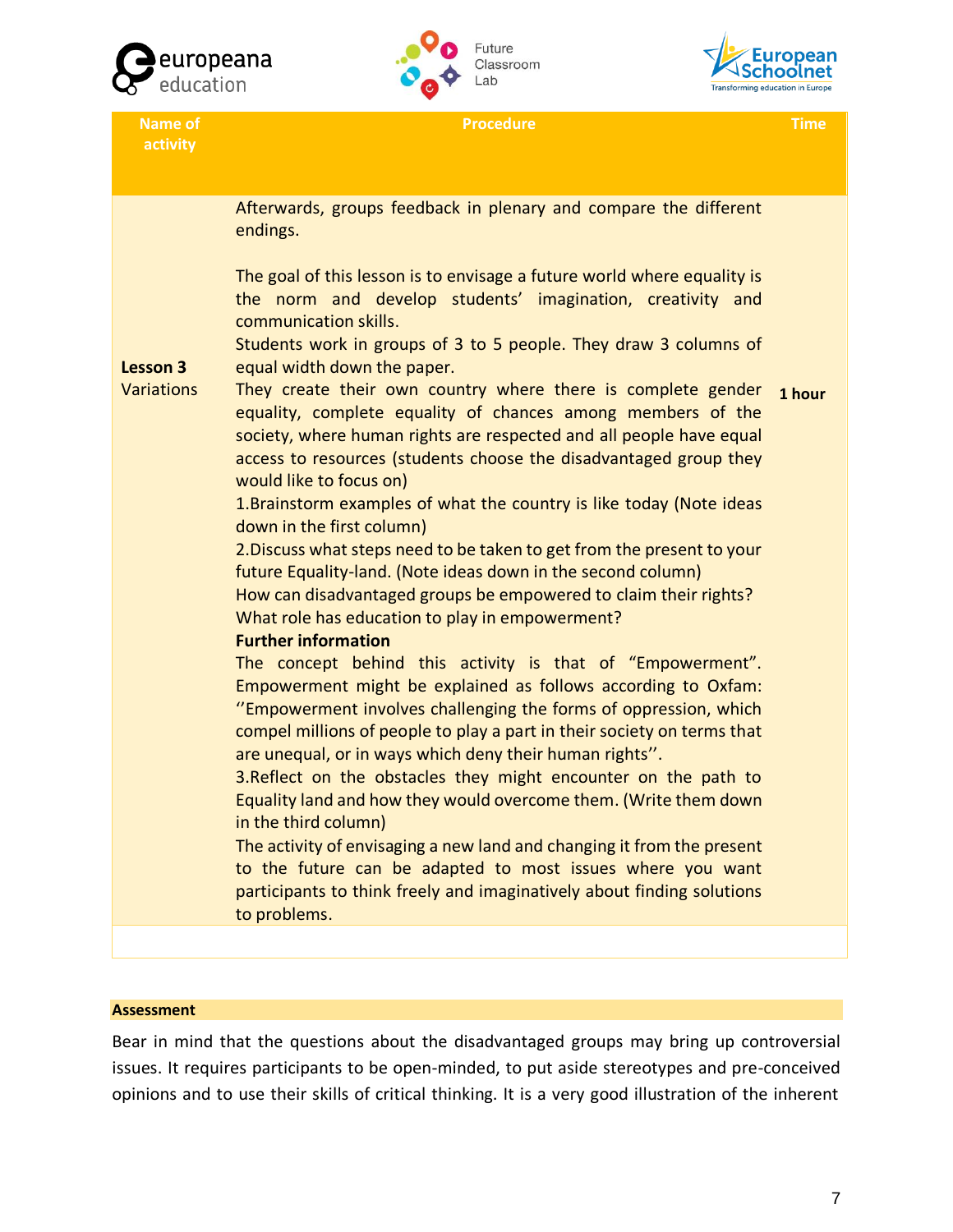





complexity of human rights. It is worth asking participants to consider their own process of growing up and how certain perspectives and beliefs have changed during these activities, perhaps even those aspects of their perceptions that they think are fixed.

You may wish to draw some conclusions from the discussions, for example, that we are all human beings who have rights which cannot be gifted or taken away regardless of race, colour, property, birth or other status.

It is very important for students to experience real communicative situations in which they learn to express their own views and attitudes. Meaningful activities on a personal level can be a step towards performance and motivation. Quite an important factor in education towards cooperation is the teacher's attitude who should favour a cooperative style of teaching.

Assessment will be carried out using the interactive method **THINK-PAIR-SHARE.**

Think-Pair-Share is a simple cooperative learning structure that allows students to share what they have learnt about a topic. The students have a chance to reflect on their learning. Then they pair up with another student to compare their ideas. And finally, they share their ideas with the class, assessing their own understanding of the topics.

## \*\*\*\*\*\*\*\*\*\*\*\*\*\*\* AFTER IMPLEMENTATION \*\*\*\*\*\*\*\*\*

#### **Student feedback**

The students engaged by reflecting on their own work and it was really interesting to see how they shared their ideas and drew their own conclusions.

#### **Teacher's remarks**

Who we are or believe we are depends to a large extent on the cultures we grow up in, are exposed to or decided to embrace. 'Seeing'' others through a lens and trying to change distorted views is a step ahead in promoting equal rights and respect, gaining access to the principles of inclusion and democracy. It may be stated that human rights guarantee the freedom of thought, religion, belief, cultural expression, education and students need to be taught to respect diversity and not use it as a reason for discrimination.

Labelling people, "putting them in a box" according to their race, gender, colour or status means perpetuating stereotypes and prejudices and by means of these activities, students learn to respect and value diversity, challenge the status quo and act to make their surrounding world a more equitable place.

This learning scenario aims, therefore, to build inclusive and supportive environments for all the young people regardless of their social background, religion or disabilities which could offer everyone a chance to bring their own contribution to their local context, feel they are part of the school community and feel included and innovating.